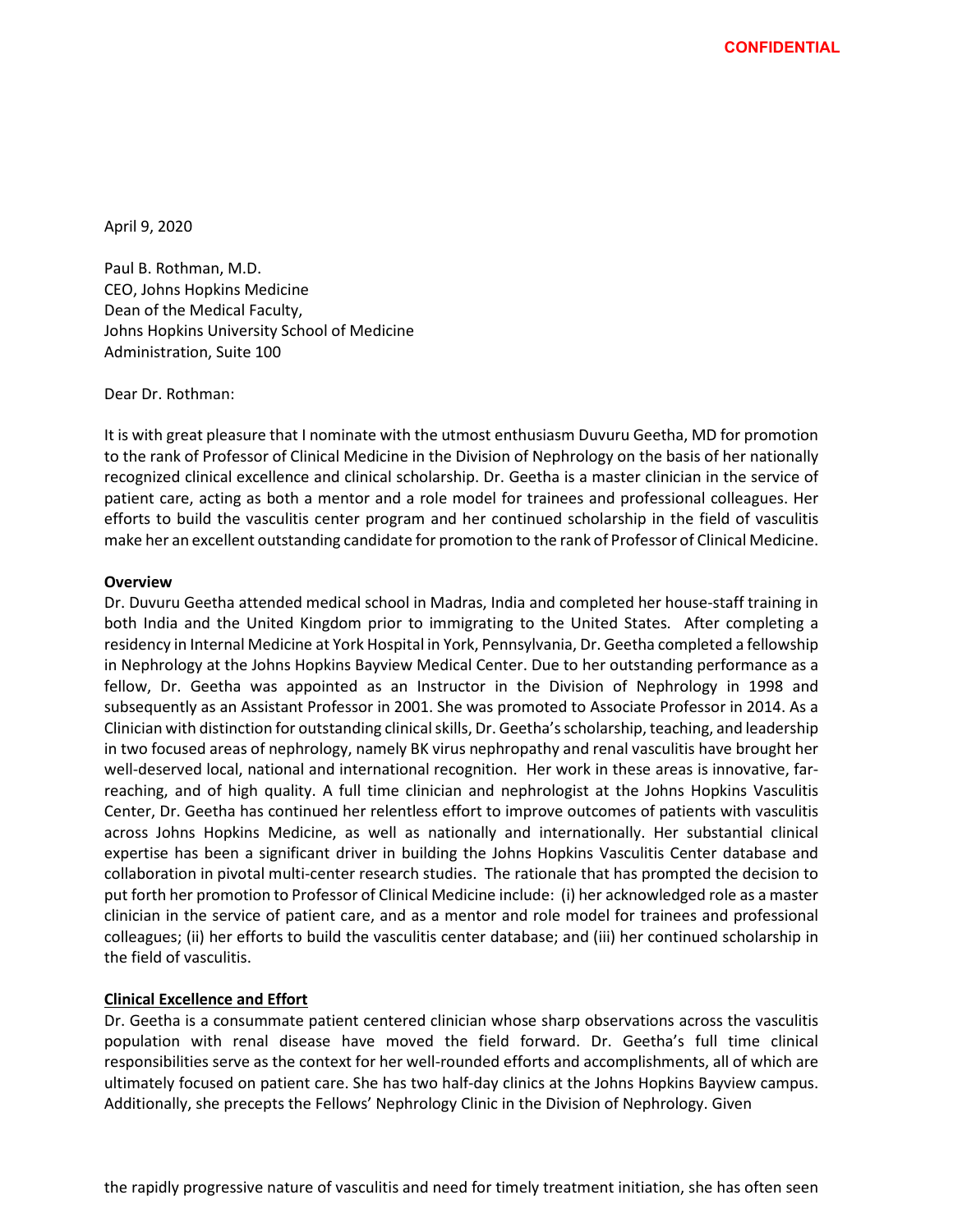patients at additional times during the week to assure timely patient access to care. Since 1998, her attending responsibilities have averaged five months on the nephrology consult service at the Johns Hopkins Bayview Medical Center.

Her multidisciplinary approach has evolved across the medical school departments and divisions, and includes important collaboration with non-medical providers. As the epitome of the 'clinician with distinction', Dr. Geetha focuses not only on kidney function, but also on the maintenance of quality of life and wellness over time. For the past 22 years, Johns Hopkins has led the world in the care of patients with vasculitis, a rare auto-immune disease affecting multiple organs. Timely diagnosis and treatment initiation is of utmost importance to decrease morbidity and mortality. **The Johns Hopkins Vasculitis Center** has successfully managed over 1000 patients using a combination of drugs, most of which were developed at Johns Hopkins. More than 50% of these patients over the past year have travelled to Hopkins from other parts of the country to receive this unique care.

Dr. Geetha spends (redacted)% of her effort in providing direct patient care in both inpatient and outpatient settings. She spends (redacted)% of time teaching renal and rheumatology fellows with a focus on improving diagnostic accuracy and providing personalized patient care.

## **Clinical Performance and Contributions**

## **Program Building**

Early in her career at Johns Hopkins Bayview Medical Center, Dr. Geetha was instrumental in expanding the Hopkins Nephrology presence in community practice at White Marsh by starting a longitudinal renal clinic and at the Franklin Square Hospital where she attended on the renal consultative service for 8 out of 12 months. Her early experience was built on understanding patient needs and building relationships. Dr. Geetha joined the Johns Hopkins Vasculitis Center in 2005. She brought her experience to the vasculitis center and it informed the process of building a collaborative multidisciplinary renal vasculitis clinic. Her role has been to help with the early diagnosis of renal involvement by vasculitis and provide timely treatment. She has evaluated many patients who have lost their kidney function due to vasculitis and improved their access to renal transplantation. The Transplant Registry at Johns Hopkins had 9 patients transplanted from 1999-2005. Dr. Geetha's focused care of these patients in the vasculitis center has increased the number of transplanted vasculitis patients; most of these have been preemptive transplants, occurring without subjecting the patients to dialysis. Dr. Geetha has reported excellent graft and patient survival rates among these transplanted vasculitis patients. More recently, Dr. Geetha has been instrumental in starting the Johns Hopkins Glomerular Disease clinic which is a collaborative effort between the members of the Divisions of Nephrology and Renal Pathology at Johns Hopkins University. This specialized clinic which is fully operational now seeks to provide outstanding and personalized clinical care while seeking to better define the cause, natural history and targeted treatment approaches for glomerular disease.

## **Leadership and Quality Improvement**

Dr. Geetha served as Medical Director of Davita White Square dialysis unit from February 2005 to June 2009. From 2009 to 2016, Dr. Geetha served as Medical Director for the Davita JB Zachary Triad Dialysis Unit and the White Square Peritoneal Dialysis Unit. Since 2016, Dr. Geetha serves as Medical Director for the Fresenius Fleet Street Dialysis Unit. As the Dialysis Medical Director, she leads in group decisionmaking, in analyzing core processes and patient outcomes and in stimulating a team approach to Continuous Quality Improvement (CQI) and patient safety. She oversees all policies and procedures and takes a leadership role in developing requirements of education and performance by

the medical staff, including hiring of medical staff and, when necessary, counseling members of the medical staff. This dialysis unit has consistently ranked top in the region and has exceeded national average for dialysis quality metrics.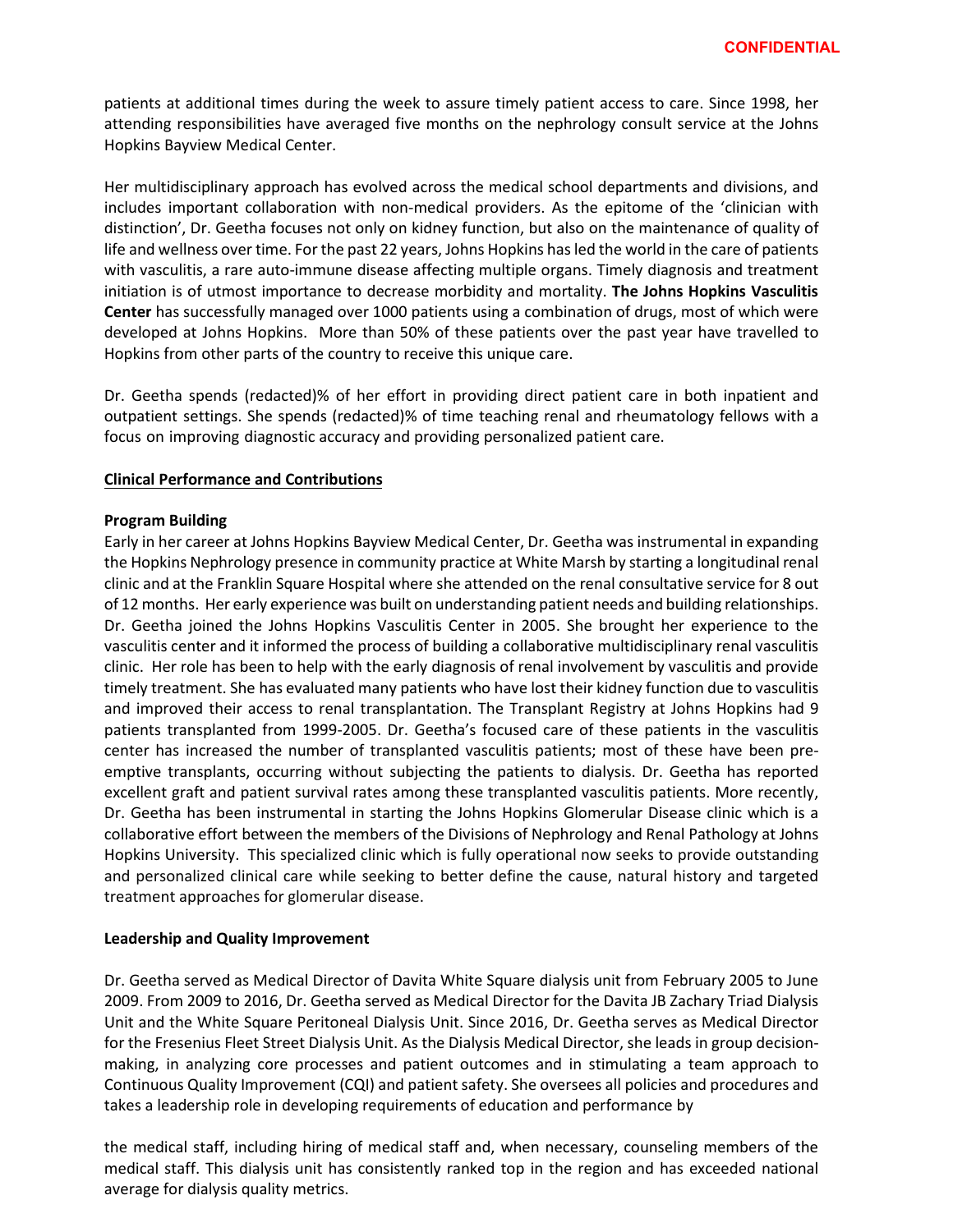Dr. Geetha is involved in increasing awareness of vasculitis through her work with the Vasculitis Foundation. She is a consultant for the Vasculitis Foundation and guides patients and physicians in the diagnosis and treatment of vasculitis. She has lectured at national and international vasculitis patient care symposia, aiming to educate patients on early detection of renal vasculitis and treatment options. She represents the Vasculitis Foundation at the ASN Kidney Health Initiative and is an active member in projects focused on glomerular diseases.

#### **Recognition of Clinical Excellence**

Dr. Geetha's professional excellence, integrity and empathy in care of these patients has been recognized both at Hopkins and on a national and international level.

Dr. Geetha's status as a master clinician was substantiated with her induction into the **Miller-Coulson Academy of Clinical Excellence**. Dr. Geetha became a member of the Miller Coulson Academy of Clinical Excellence (MCACE) in 2010. After being nominated for the Academy membership by many peers, Dr. Geetha was invited to apply. Like all nominees, Dr. Geetha constructed her 26 page clinical portfolio, designed to assess clinical performance, contributions, and leadership. The framework for the portfolio also includes institutional data used to assess productivity relative to MGMA targets, and draw by examining the proportion of patients coming from a distance and from out of state to see Dr. Geetha. Twenty four referees (6 each of patients, physician-peers, nurses, and learners) contributed to a '360 degree' evaluation that assessed Dr. Geetha across the 8 domains of clinical excellence, as defined by the MCACE. There was consensus that her portfolio was outstanding and she was an exceptional clinician. External reviewers, professors at other top academic institutions, evaluated the portfolio. These individuals were selected because they were judged by our Hopkins Chairs to be clinical experts in their fields on a national level. These external reviewers were asked to assess each section of the portfolio with our evaluation tool, give an overall score to the portfolio, and make a recommendation about whether the candidate should be offered membership in the Academy. Next, the MCACE members convene to review all applicants under consideration and each candidate / portfolio is assigned a *primary reviewer* who summarizes the person being considered and presents the input of the external reviewers, a *'con' reviewer* who highlights shortcomings or weaknesses in the portfolio, and a *'pro' reviewer* who presents the merits of the candidate. A discussion, with the ability to ask clarifying questions, takes place about each applicant. At the end of the meeting, a confidential vote is taken with each member of the MCACE getting to vote on every candidate. There was unanimous consensus that Dr. Geetha should be offered membership in the MCACE. Since joining the Academy, Dr. Geetha has been an important contributor helping with the Academy achieve its goal to promote and highlight clinical excellence at Hopkins for the benefit of the patients that we serve. It is believed that the rigorous process described above unequivocally establishes Dr. Geetha as a 'clinician with distinction' and one who is categorically clinically excellent. Because this achievement has been described in Hopkins' Gold and Silver books to be deserving of promotion when combined with other accomplishments even in the traditional promotion track, it is hoped that this accomplishment carries the day in the *clinical excellence promotion track*.

Dr. Geetha has taken on the most medically complex patients in the country and provides a level of expert care that prompted her colleagues to nominate her for the 2019 **American Society of Nephrology Mid-Career Award for Distinguished Clinical Service**; Dr. Geetha was selected as **the inaugural recipient** of this award. Dr. Geetha has actively participated in the development of consensus statements focusing on renal transplant candidacy for ANCA vasculitis patients.

#### **Engagement in the Teaching Mission and Mentorship**

Dr. Geetha has made significant and valuable contributions to the education of medical learners at many levels. Presently, Dr. Geetha serves as an attending physician on the renal consult service (1998-present)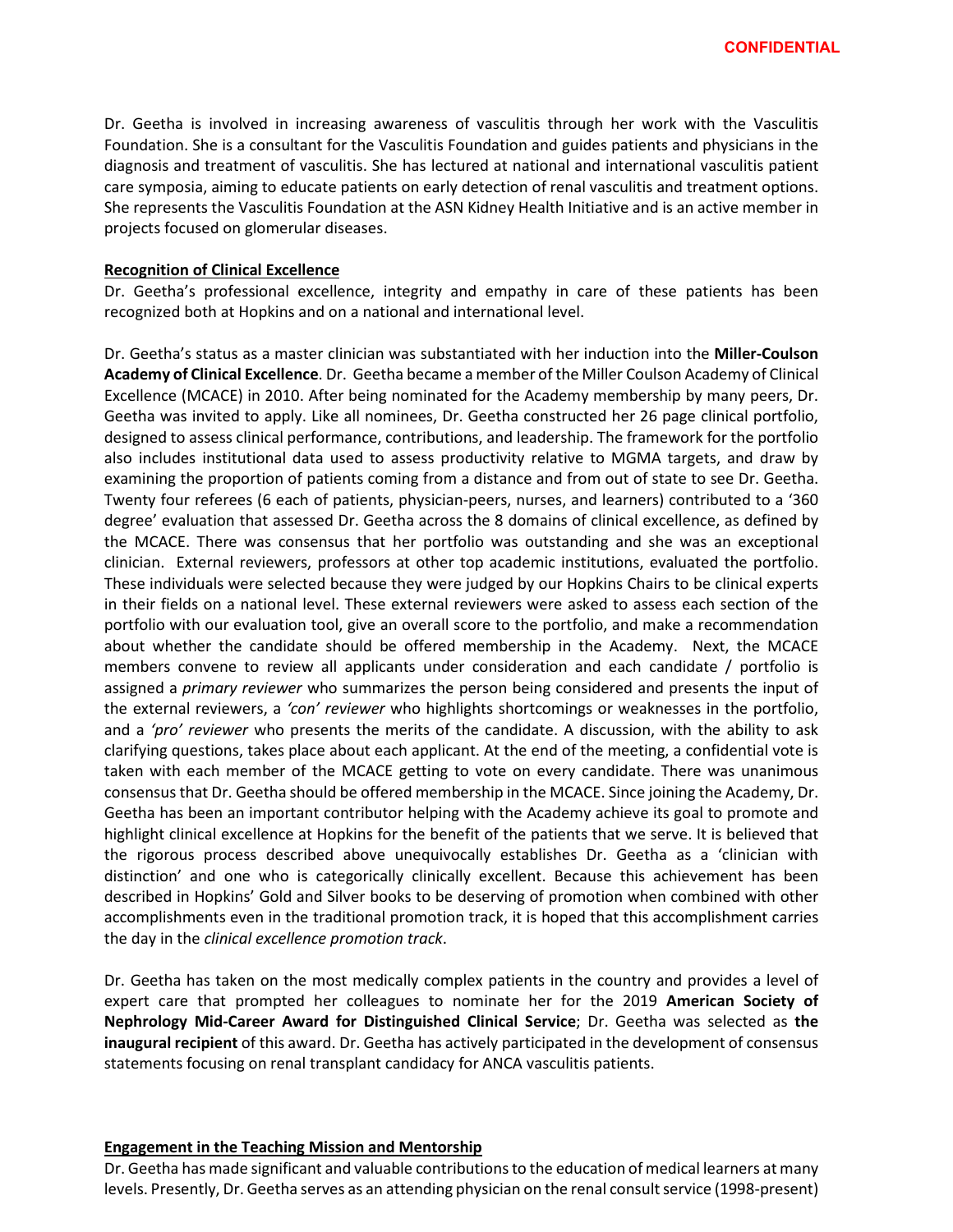and nephrology fellow clinic preceptor (1998-present). In these roles her teaching is always very highly rated (average rating for all evaluation questions 3.85 out of a maximum of 4 in e\*value). Learners have commented on her professionalism, compassion, excellent bedside teaching, and communication skills. Her additional teaching roles within the fellowship program include education on outpatient hemodialysis and peritoneal dialysis experience where she directly supervises the fellows during these rotations.

Dr. Geetha started a renal clinic at the Johns Hopkins Vasculitis Center in 2005 and developed a renal vasculitis curriculum for the renal fellows; this curriculum is used during their rotation in the second year of fellowship and is highly rated by the nephrology fellows. Dr. Geetha has served as a mentor for fellows in their vasculitis related research projects and her involvement in all these activities highlights her passion for teaching. Dr. Geetha is also an active participant in the rheumatology core curriculum lectures and gives lectures on the renal aspects of rheumatic disease to the rheumatology fellows. Dr. Geetha strives to always provide patient centered care and helps patients assess their goals. She has trained a whole generation of young physicians who are now practicing in academic centers and community practices around the country, emulating her fineness of character, values, and practice, thereby creating a ripple effect that potentially benefits thousands of patients.

## **Engagement and Contributions to the JHM Research and Discovery Mission**

The Vasculitis Center at Johns Hopkins has built a world-renowned framework for discovering the mechanisms, causes and therapies for vasculitis. The cornerstone of this approach involves providing comprehensive, longitudinal patient care, and at the same time collecting and storing clinical data and patient samples. To enable coupling this exceptional data and sample resource to patients, Dr. Geetha started a longitudinal database in 2015. The longitudinal database allows us to observe outcomes among patients with many different forms of systemic vasculitis, who we follow for many years. In addition to collecting detailed clinical information, she has been collecting blood and urine samples at each visit. The center now has the unique capacity to fuel translational research by providing clinical data and tissue specimens from expertly phenotyped patients, completing a number of projects. Dr. Geetha has authored peer-reviewed manuscripts describing outcomes of vasculitis patients enrolled in this database. Dr. Geetha participates in multi-center clinical trials in vasculitis and was a co-investigator in the RAVE trial, which led to the approval of rituximab for treatment of ANCA vasculitis. She is currently the site principal investigator for ADVOCATE, a clinical trial investigating the use of a novel agent to control ANCA vasculitis activity.

# **Publications, Presentations and Other Communications Disseminating Clinical Excellence**

Evidence of Dr. Geetha's innovation, collaboration, and impact through scholarship is evident in her publication record. Dr.Geetha's H index is 21 reflecting 3715 citations with 11 of her publications exceeding 50 citations. She has focused her work in BK virus nephropathy in renal transplant recipients and renal vasculitis.

Dr. Geetha's early work focused on BK virus nephropathy in renal transplant recipients. In1970, a new Polyoma virus was detected in a renal transplant patient who presented with acute renal failure. The virus was later named with the initials of the patient as BK virus. While these viruses are typically found in young children, they rarely result in any morbidity and it was not until 2002 when multiple reports emerged on the increased risk of renal transplant graft loss in patients infected with this virus.

While the virus was clearly identified, little was known regarding the possible risk factors for infection. In 2007, Dr. Geetha reported in the journal *Transplantation* that the routine practice of placing a ureteral stent at the time of kidney transplant predisposed patients to develop BK nephropathy. This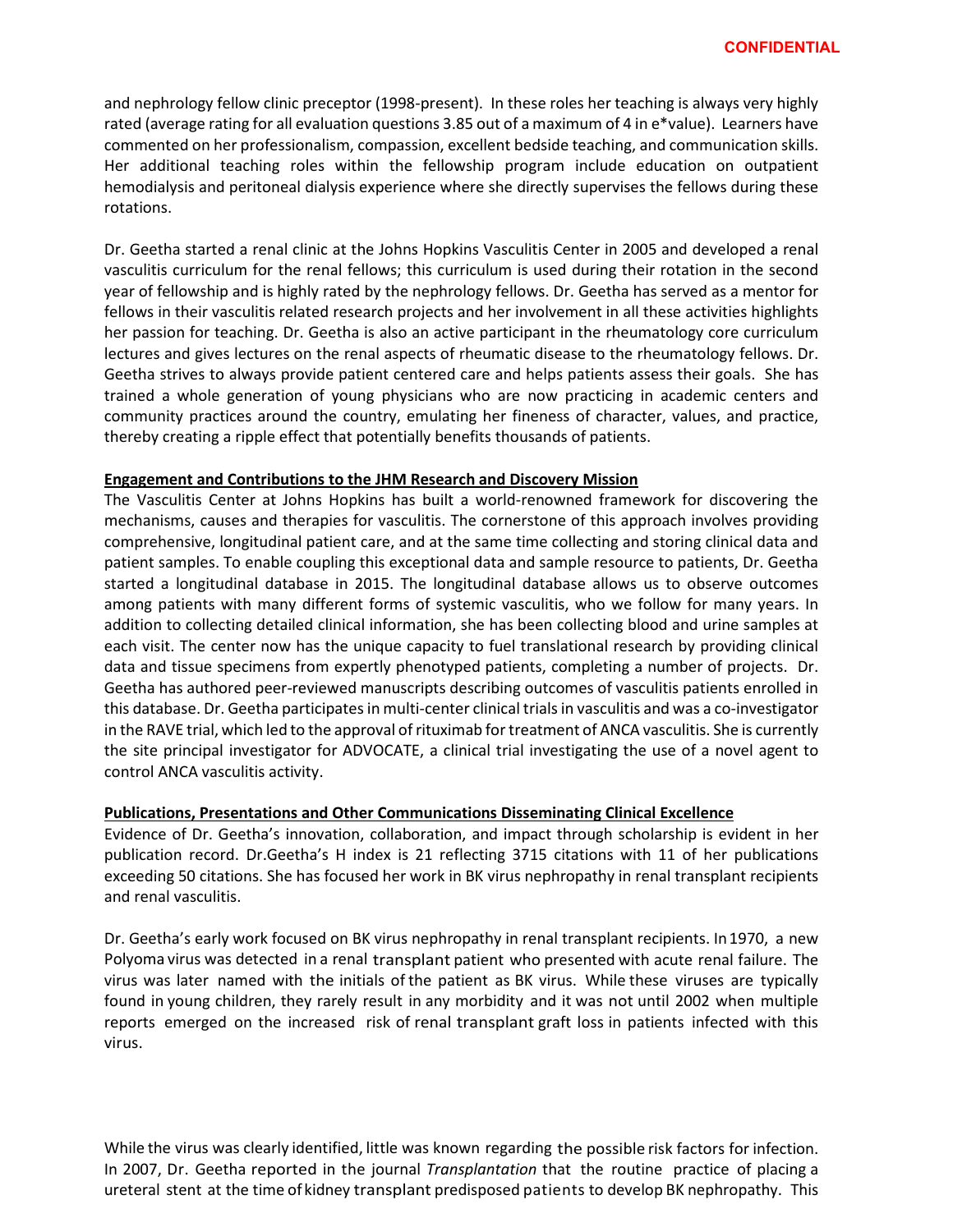article changed both the number of patients who received a ureteral stent and the duration that they remained in-situ.

Building on this work, Dr. Geetha answered a critical question as to safety and efficacy of retransplanting patients whose primary kidney transplant had failed, secondary to infection of BK virus. Her report from six US centers documented for the first time the safety of re-transplanting these patients and paving the way for patients infected with this virus to be re-transplanted.

In 2011, Dr. Geetha answered another very important question. While it was known that reduction in immunosuppression could decrease viral replication, this was frequently at the expense of increased graft loss, secondary to repeat episodes of rejection. The prevailing practice at this time was to either decrease all immunosuppressive medications or decrease two of the three medications while eliminating the third. Thislatter strategy drastically increased the risk ofrejection due to minimization of immunosuppression. Dr.Geetha's study showed that moderate reduction of all three medications was as efficacious as eliminating one ofthe medications, while reducing the immunosuppression of the remaining two medications. This study, once again, changed routine practice allowing the patient to remain on three immunosuppressive medications and balancing immunosuppression versus infection.

Finally in the area of BK virus and renal transplant, Dr. Geetha was a key mentor to a renal transplant fellowin reporting for the first time, the incidence and outcome of BK virus nephropathy in patients who underwent ABO or incompatible renal transplants, a group of transplant patients who were the most highly immunosuppressed.

Dr. Geetha's second area of interest that has brought her national and international recognition is in the area ofrenal vasculitis. Clinically, Dr. Geetha has established herself as a regional, national and international authority in treating patients with renal vasculitides. She is the sole member of the Division of Nephrologywith a practice in the Johns Hopkins Vasculitis Center and has become a marquee physician for this center. Because of her large patient base in this very rare and specialized area, Dr. Geethawas recruited to be one oftwo nephrologists in the world to participate in the RAVE Research Group, an international group of rheumatologists and nephrologists who study vasculitis. Through this collaborative effort, two major papers were published in the *New England Journal of Medicine*on the management of ANCA vasculitis These two papers and a third, which was published in the *Arthritis and Rheumatism* have changed the standard of care internationally in the management of these disorders. Through collaboration with the RAVE Research Group, Dr. Geetha analyzed the renal outcomes of vasculitis patients and presented her findings at the annual American Society of Nephrology Meeting in 2012. She also published a paper in the *Journal of the American Society of Nephrology*. She is currently the site principal investigator for ADVOCATE, a phase 3 trial of novel complement blocker for induction therapy in ANCA vasculitis.

Utilizing her large cohort of patients followed in the Vasculitis Center, and while mentoring fellows conducting research in these diseases, Dr. Geetha has reported additional key findings in patients with renal vasculitides. All of these findings were published in top tier nephrology or rheumatology journals.

Perhaps the area that Dr. Geetha has distinguished herself the most is as the content expert in the area of recurrent or de-novo vasculitis in patients who have received a renal transplant. Dr. Geetha has described the outcome of ANCA associated vasculitis patients who underwent renal transplantation for their end stage renal disease at both the Johns Hopkins and national cohorts. Inaddition, Dr.Geetha reported on the use of a novelagent, rituximab, as the appropriate treatment in recurrent ANCA associated glomerulonephritides in post-renal transplant patients. She has been invited to write reviews on the topic of renal transplantation in vasculitis in many peer-reviewed journals.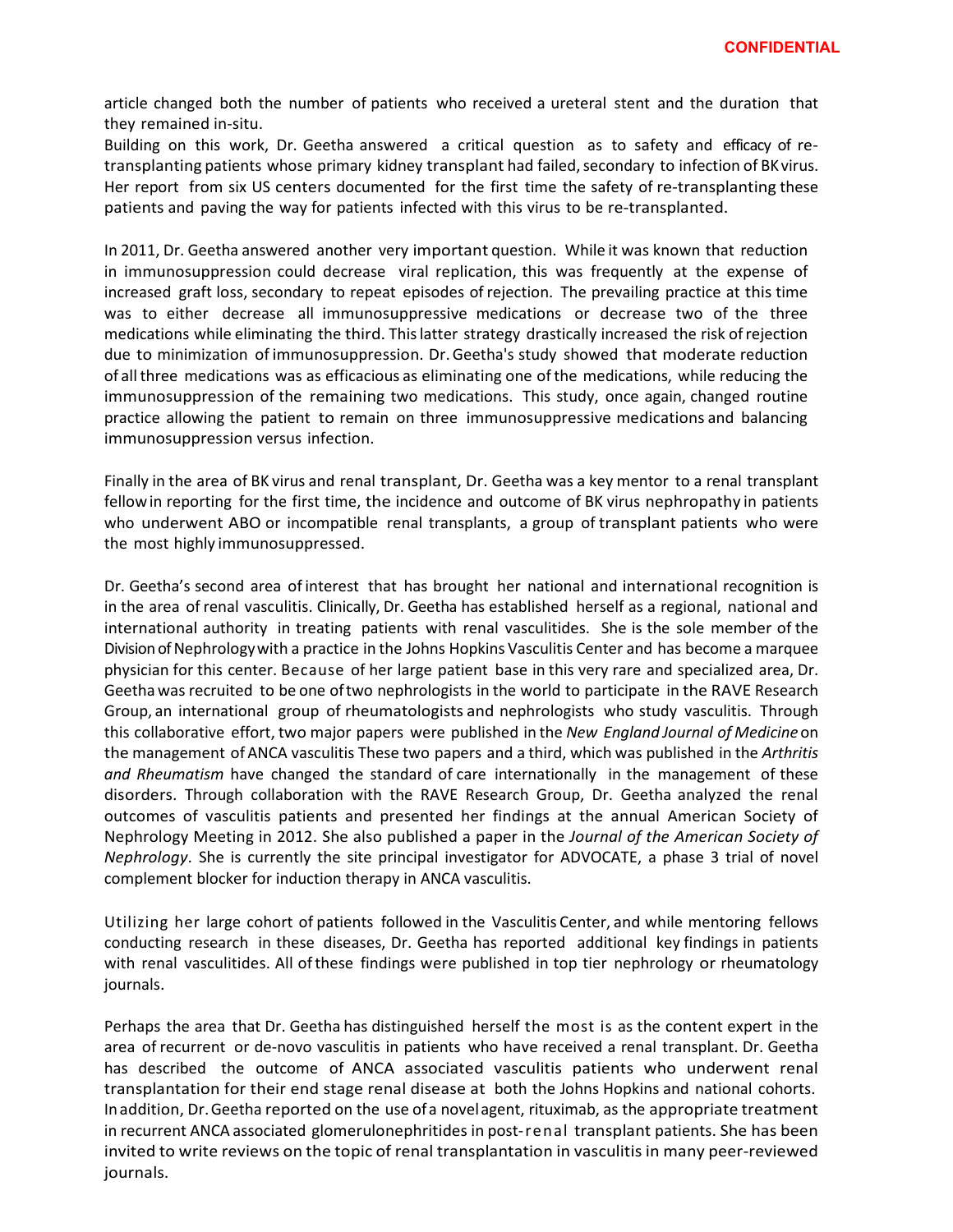Dr. Geetha's expertise in BK virus nephropathy and renal vasculitis is evident in her leadership and recognition at the national level. She has been an abstract reviewer for BK virus session for the annual American Transplant Society Meeting for several years. She served as co-chair for the clinical Polyoma session of the American Transplant Society Meeting in 2013. She has been an invited breakout session speaker at the International Vasculitis Symposium multiple times. She was invited to give updates on the treatment of renal vasculitis at the spring meeting of National Kidney Foundation and at the American Society of Nephrology Kidney Week meetings. Due to her expertise in renal vasculitis, she was invited to be a medical consultant for the vasculitis foundation. The Vasculitis Foundation is an International organization for patients with vasculitis, their family, friends and health care providers who care for them. The Vasculitis Foundation medical consultants are recognized authorities in the medical community. Dr. Geetha does consultations by phone on complicated vasculitis patients across the United States. Her national reputation is evidenced by her broad referral pattern throughout the United States, her participations in international multicenter trials, and for her content leadership at national and international meetings.

In recognition of her expertise in BK virus nephropathy and renal vasculitis, Dr. Geetha is regularly invited to review submissions to high impact journals including the *Journal of the American Society of Nephrology*, *American Journal of Transplantation*, *Transplantation*, *Medicine*, *Clinical Rheumatology*, *Seminars in Arthritis and Rheumatism*, *Nephrology*, *Dialysis and Transplantation and Transplant International*. As you can see from Dr. Geetha's CV,she is frequently called upon for her expertise in renal vasculitis to provide educational material for rheumatology and nephrology texts.

Dr. Geetha has served as a member of the American Society of Nephrology's Post Graduate Education Committee for the glomerular disease section. This committee is responsible for the content of the clinical and translational session at the Kidney Week. She has also been invited to co-chair sessions at the American Society of Nephrology Kidney Week sessions devoted to vasculitis and glomerular diseases. She has been a faculty participant for the Standardized outcomes in nephrology, glomerular disease workshop (SONG-GD). She was invited to be speak on the pathogenesis and prognosis of ANCA vasculitis at the Kidney Disease Improving Global Outcomes (KDIGO) clinical practice conference this year. Dr. Geetha has been invited to serve on the scientific committee for the International ANCA workshop in 2021.

## **Contributions to JHM Initiatives and/or Committees**

Dr. Geetha has given generously of her time and expertise to institutional committee work. She has been an active member of the Pharmacy and Therapeutics Committee at JHBMC as well as an active member of Medical Advisory Board of National Kidney Foundation of Maryland since 2000. She has also been involved in educational activities of NKF, Maryland. Since 2012, she has been the medical director for the KEY screening program of the National Kidney Foundation of Maryland. She has been on the Johns Hopkins Medical School Admissions Committee since 2014 and her responsibilities have included screening applications and interviewing and selection of medical school candidates. She has served on the search committee for Handler chair in nephrology and for recruitment of nephrology faculty and fellows.

## **Summary**

Dr. Geetha is an outstanding nationally and internationally recognized Clinician and scholar with distinction in areas of BK virus nephropathy and renal vasculitis and a deserving candidate for promotion to Professor of Clinical Medicine. While her deep humility, and generosity of spirit does not permit her to boast, her work has influenced many patients, learners, and colleagues in novel and meaningful ways. The impact of her scholarship in these areas has had an important impact at our own institution and on a national and international level as evidenced by her publications and leadership roles. Her publications have been in high impact journals and have had national and international impact in changing practice. Dr. Geetha's accomplishments and importance as a faculty role model cannot be